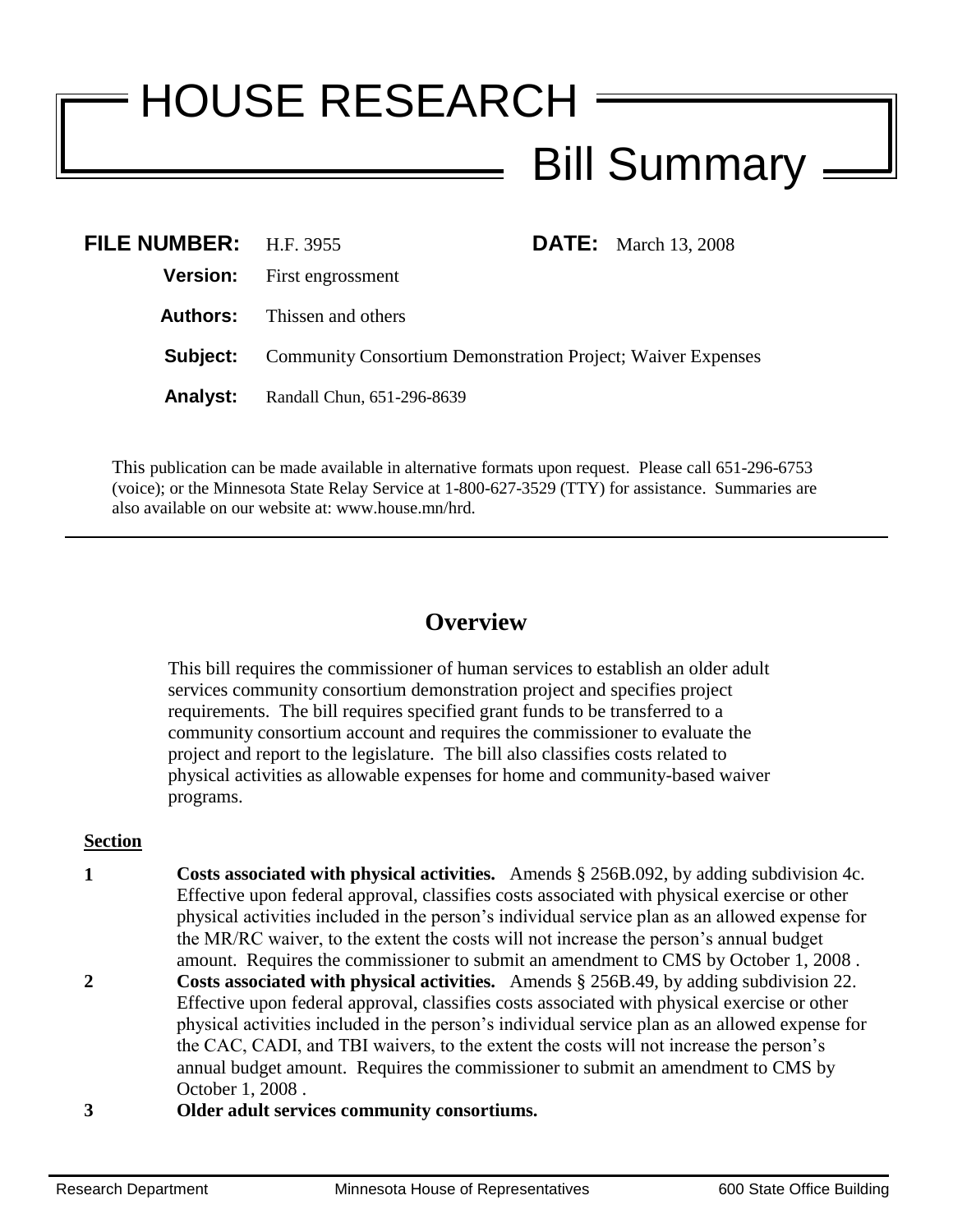**Subd. 1. Establishment.** (a) Requires the commissioner of human services, in cooperation with the commissioners of health and housing finance, to develop and implement, beginning July 1, 2009, a three-year demonstration project for older adult services community consortiums. States that a consortium may consist of health care and social service providers, county agencies, health plan companies, and other community stakeholders within a demonstration site, that have established a process for joint decision-making. Demonstration sites may include a portion of a county, an entire county, or multiple counties.

(b) Requires each community consortium seeking to participate to submit an application to the commissioner. Lists requirements for the application.

(c) Requires the commissioner to establish a process to review and consider applicants. Requires the commissioner to designate up to three community consortiums as demonstration sites.

(d) Requires each community consortium selected to participate to establish a local group to assist in planning, designing, implementing, and evaluating the coordinated service delivery system within the demonstration site. Requires planning to build upon current planning processes developed by county gaps analyses and Elder Care Development Partnerships.

**Subd. 2. Goals.** States that the community consortium demonstration project is intended to accelerate the development of community-based services to fill identified gaps through use of a pool of funds and flexibility in their use and distribution. Requires projects to be designed to:

(1) ensure consumer access to a continuum of older adult services;

(2) create an adequate supply of affordable home-based alternatives to care for persons currently using nursing facilities, or likely to need nursing facility services in the future;

(3) establish and achieve measurable performance targets for care delivered throughout the continuum of care; and

(4) support the management of chronic and complex conditions through greater coordination of all services needed by older adults.

 **Subd. 3. Priority for other grants.** Requires the commissioner of health to give priority to community consortiums selected as demonstration sites when awarding technology-related grants. Requires the commissioner of the housing finance agency to give priority to community consortiums selected as demonstration sites when funding projects to create or preserve affordable housing options for older adults. Requires the commissioner of transportation shall give priority to community consortiums selected as demonstration sites when distributing transportation-related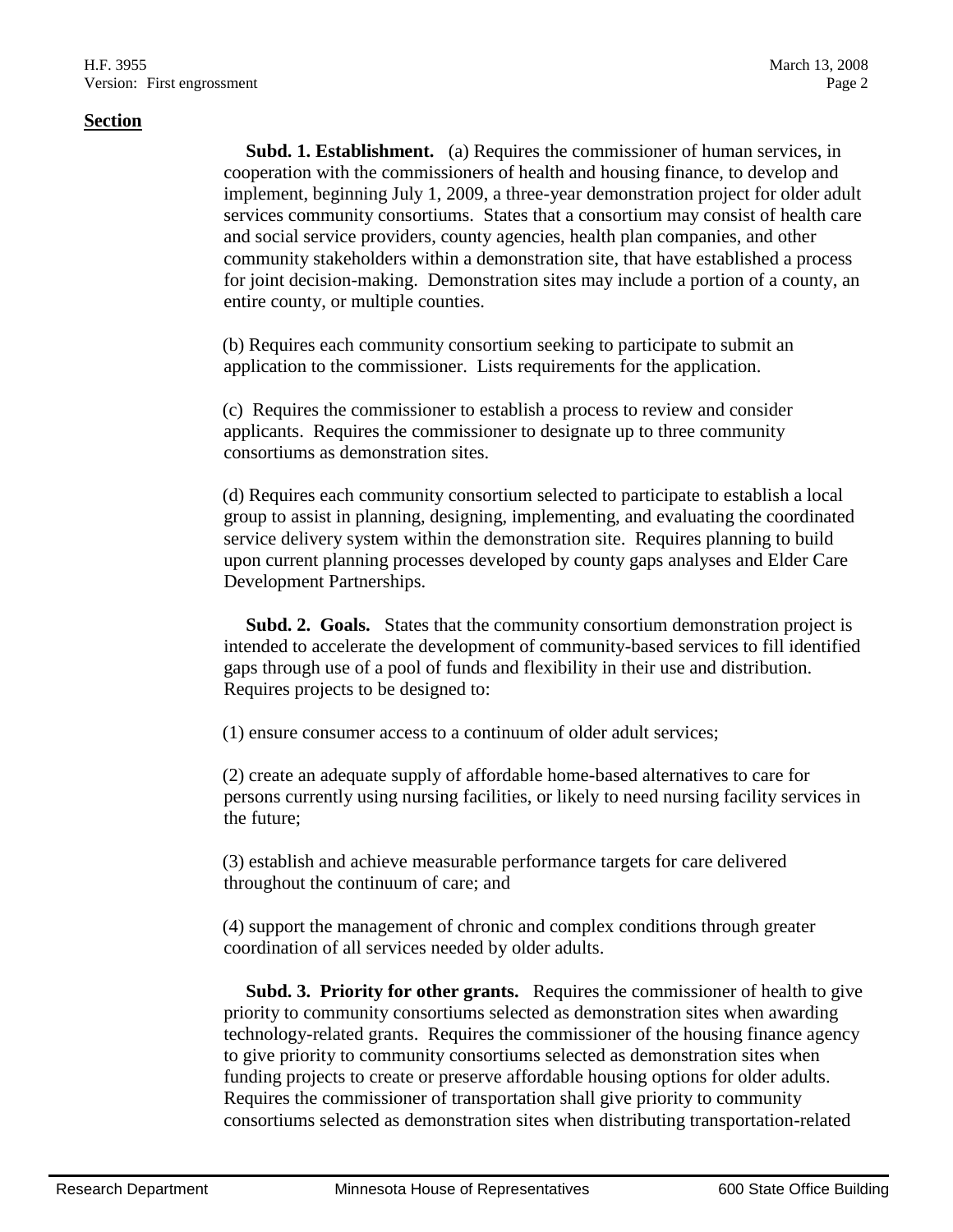#### **Section**

funds to create transportation options for older adults.

 **Subd. 4. Federal approval.** Requires the commissioner of human services to request any federal approvals or waivers necessary to implement the community consortiums under MA and to include MA funding in the community consortium account.

 **Subd. 5. State waivers.** Requires the commissioner of health to waive applicable state laws and rules on a time-limited basis, if the commissioner determines that a consortium requires a waiver in order to achieve project goals.

 **Subd. 6. Quality measures.** (a) Requires consortiums to report information to the commissioner necessary to evaluate the demonstration project. Requires the information collected to include both process and outcome measures, including but not limited to measures related to enrollee satisfaction, service delivery, service coordination, service access, use of technology, individual outcomes, and costs.

(b) Requires consortiums to identify state policies that limit the extent to which project goals can be achieved and recommend necessary changes to the appropriate state agencies.

 **Subd. 7. Community consortium account; financing.** (a) Requires the commissioner of finance to establish a community consortium account for the purpose of collecting funds for distribution to the selected community consortiums. Requires funds to be collected from the following existing grant programs, and transferred as follows to the community consortium account prior to awarding of the demonstration grants:

(1) 10 percent of any funds appropriated for the biennium ending June 30, 2011 , for the nursing home moratorium exceptions process;

(2) 10 percent of the funds appropriated for the biennium ending June 30, 2011, for community service and community services development grants; and

(3) 10 percent of the funds appropriated for the biennium ending June 30, 2011 , for nursing facility performance grants.

(b) Allows money in the community consortium account to be used by the commissioner of human services to provide grants to participating community consortiums.

(c) Allows funds available from closure of nursing facility beds within a demonstration site to be used to fund consortium-related activities, if the closed beds have not been claimed as a planned closure rate adjustment.

(d) Allows the commissioner of human services, in consultation with the